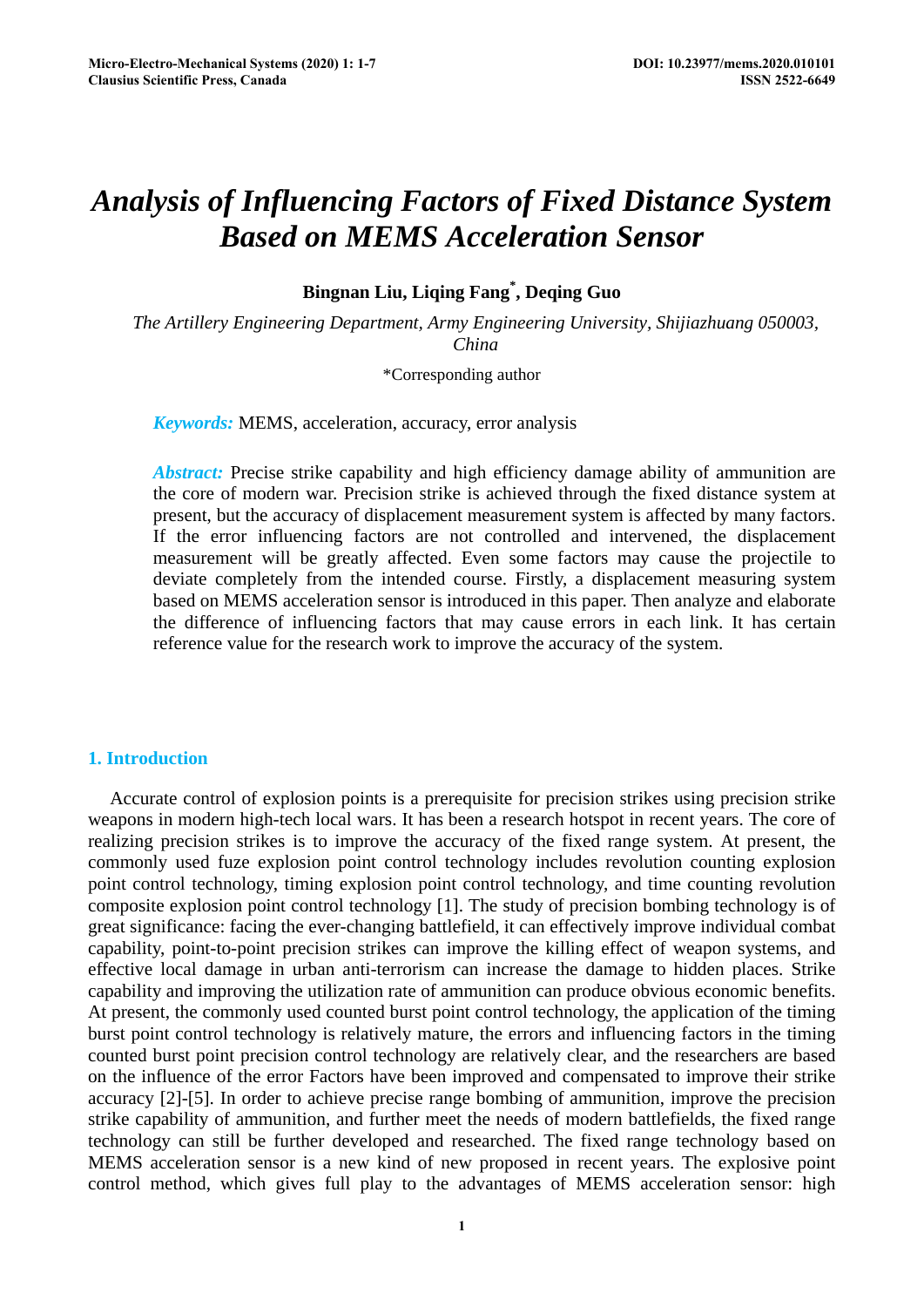accuracy, small size, can be embedded in a microprocessor and loaded into projectiles. The realization principle of this technology has taken shape [6]-[7], but its distance accuracy needs to be improved and further research is needed. If the influencing factors are not controlled and compensated, a certain error will be caused to reduce the distance accuracy, but there are few studies. The personnel conduct in-depth research on this. In order to speed up the development process of domestic MEMS acceleration fixed-range bombs and improve the accuracy of the bombs, it is necessary to conduct a comprehensive analysis, induction and classification of the factors affecting its explosive point control.

### **2. MEMS acceleration sensor fixed distance system**

Measuring the acceleration of the projectile based on the MEMS acceleration sensor to achieve fixed distance is a new distance method. The key of this method is to establish the angle of attack and axis through the simulation measurement of the angle of attack of the projectile and the simulation analysis of axial acceleration and tangential acceleration. The relationship between the tangential acceleration and the tangential acceleration, the projectile acceleration measurement method [6]-[7]. Use MEMS sensors to collect real-time acceleration digital signals, and then use the DSP chip to calculate the arc length of the projectile according to the principle of quadratic integration of acceleration and displacement to obtain the projectile arc length, combined with the set inclination data, and according to the projectile's horizontal flight distance and trajectory arc length The relationship between is further calculated to obtain the horizontal flight distance of the projectile. When the calculated result reaches a given value, the processor sends a firing signal to the firing circuit. The firing circuit generates an instantaneous negative jump voltage to detonate the projectile, and the blast point is realized through the fixed distance system control.



*Figure. 1 Schematic diagram of the MEMS acceleration sensor fixed distance system structure*

# **3. Analysis of error factors**

#### **3.1 Acceleration quadratic integral to find the error caused by the displacement process**

The core of fixed-distance aerial bombing is to use the acceleration sensor to measure the axial acceleration value of the projectile in real time, and obtain the displacement through quadratic integration [8]-[9]. Due to the limited internal space of the fuze, the harsh working environment and the high-speed flight of the projectile, the sensor must be small in size, high in measurement accuracy, strong in overload resistance, high in resolution, and simple in peripheral circuit design.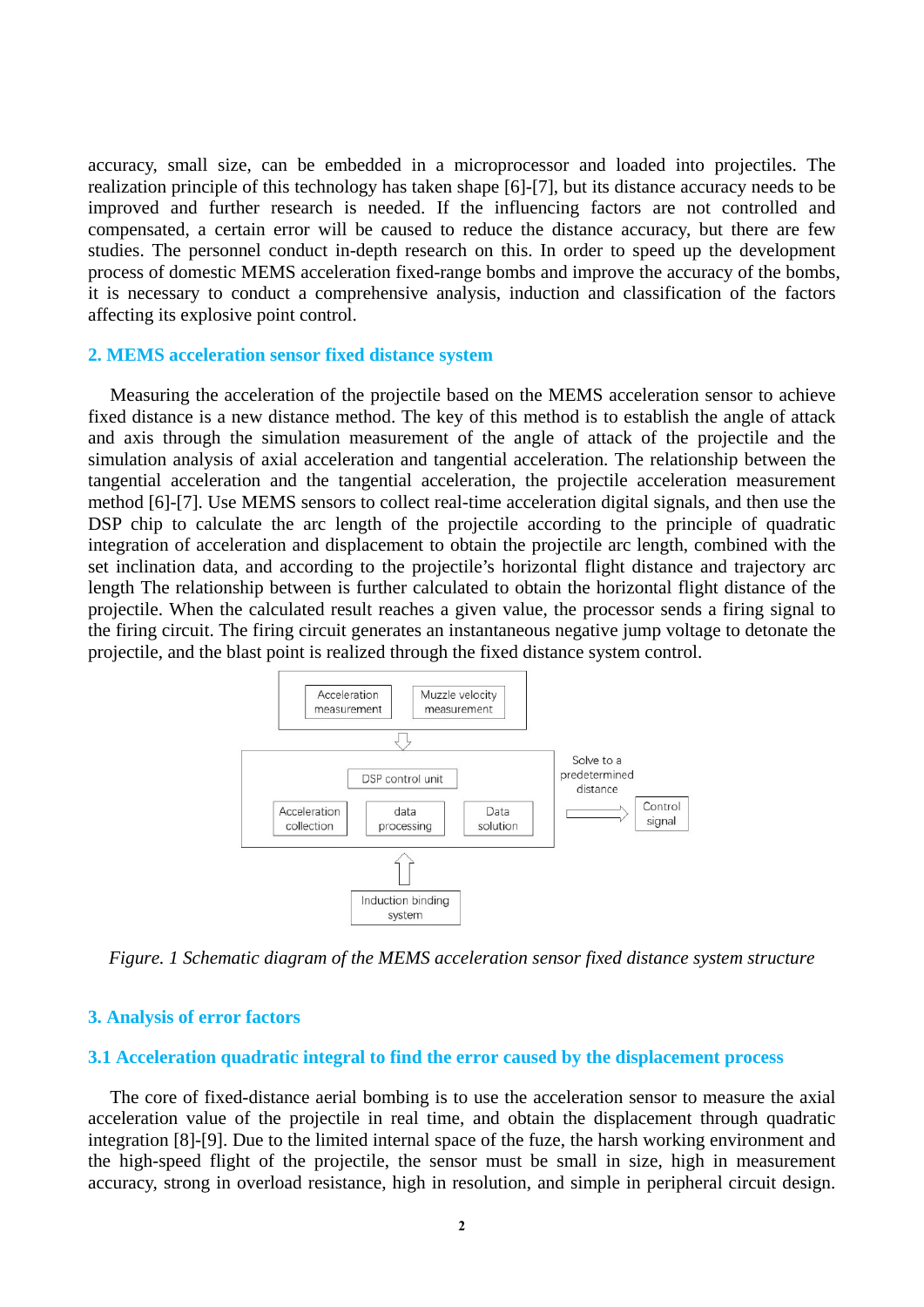Therefore, a thermal convection type MEMS acceleration sensor with small size and high overload resistance is selected to sense the acceleration value in real time. The basic idea of acceleration quadratic integration for displacement can be expressed by the following formula:

$$
v(t) = \int_{t_0}^t a(t)dt + v_0(t_0)
$$
 (1)

$$
s(t) = \int_{t_0}^t v(t)dt + s(t_0)
$$
 (2)

Since the thermal convection acceleration sensor is a digital acceleration sensor, it does not require an analog-to-digital conversion circuit and directly outputs digital signals. It samples at a fixed frequency. The ideal acceleration curve is continuous, but MEMS acceleration is sampled at a fixed frequency the signal obtained by the sensor is a digital signal, so it is not continuous in time.



*Figure. 2 Schematic diagram of ideal acceleration curve*



*Figure*. *3 Schematic diagram of the processing method of acceleration signal integration and its integration error*

The curve in Figure 2 is a schematic diagram of the ideal acceleration curve, and Figure 3 is a schematic diagram of the MEMS acceleration sensor sampling at the same frequency. The usual processing method is to use the sum of the trapezoidal areas formed in the figure to approximate the ideal acceleration when performing an acceleration integration. Curve integral, the formula is as follows:

$$
V_1 = \frac{a_{n-1} + a_n}{2} \Delta t \tag{3}
$$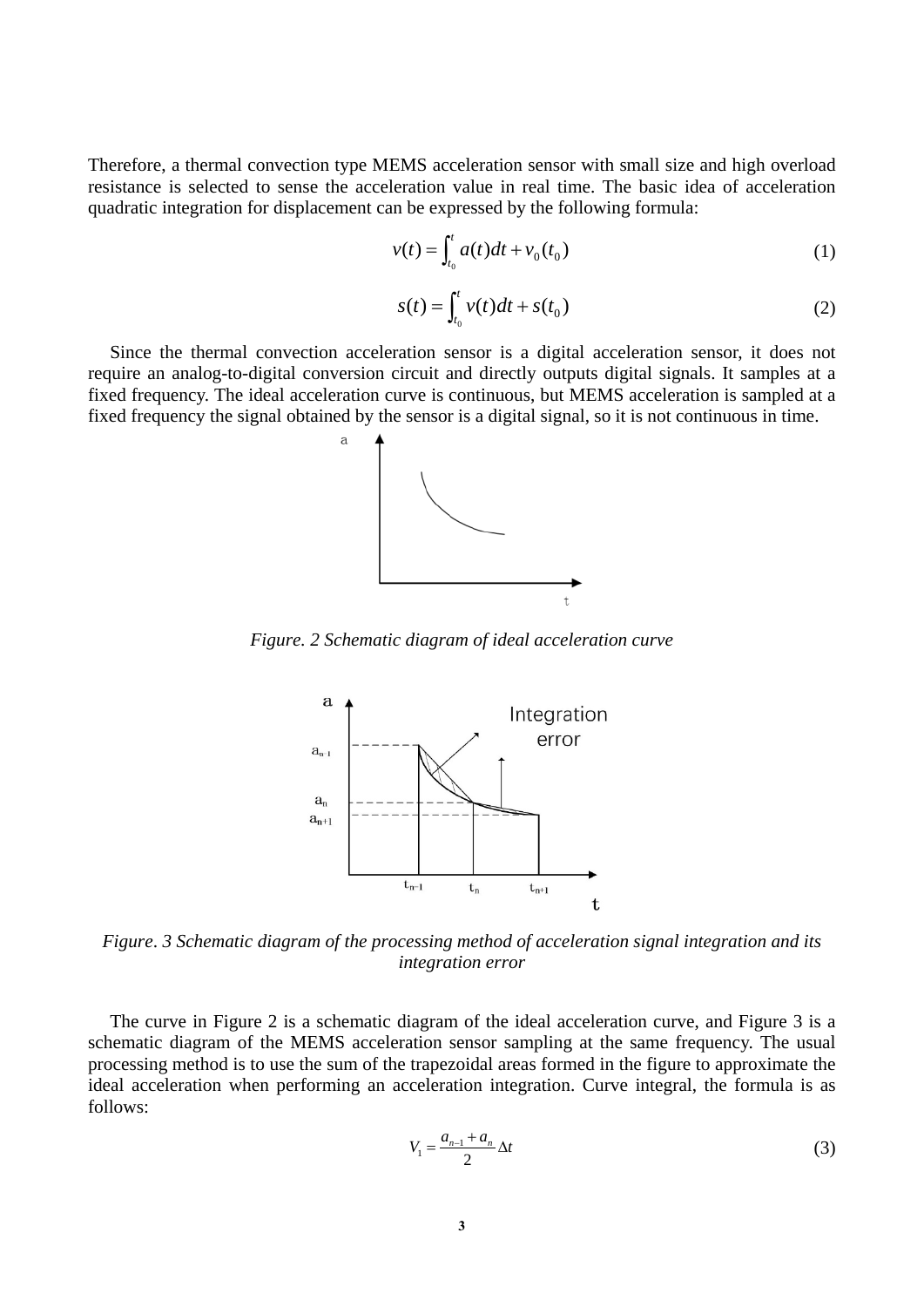$$
V_2 = \frac{a_n + a_{n+1}}{2} \Delta t \tag{4}
$$

$$
\Delta t = t_n - t_{n-1} = t_{n+1} - t_n \tag{5}
$$

However, there is always an interval between discrete data. As the number of integration increases, the integration error (the error is shaded in Figure 2) will continue to accumulate and will be transferred to the second displacement integration. Therefore, the error caused by this approximate algorithm must be considered. Based on the continuity of the ideal acceleration curve, the method of constructing a smooth spline curve and reintegrating through discrete data can be considered to reduce the integration error. At the same time, when the MEMS acceleration sensor meets the performance requirements Next, try to choose a sensor with a high sampling frequency to effectively reduce errors.

# **3.2 Trend term error**

The raw data collected from the MEMS acceleration sensor itself has a certain range of oscillations. In addition to this, some low-frequency components may affect calculations or observations. This interference signal will produce a DC error term in the acceleration acquisition process  $\varepsilon$ , so the actually measured acceleration is:

$$
a(t) = a(t)^{T} + \varepsilon
$$
\n<sup>(6)</sup>

Where  $a(t)$  and  $a(t)$ ' are the velocity signals of the measured acceleration and the actual acceleration at this time:

$$
v(t) = \int_{t_0}^t (a(t)^1 + \varepsilon) dt + v(t_0)
$$
  
= 
$$
\int_{t_0}^t (a(t)^r) dt + \varepsilon t + \eta + v(t_0)
$$
 (7)

The displacement signal of the second integral is:

$$
s(t) = \int_{t_0}^t v(t)dt + s(t_0) =
$$
  

$$
\int_{t_0}^t (\int_{t_0}^t (a(t)')dt + \varepsilon t + \eta + v(t_0))dt + s(t_0) =
$$
  

$$
\int_{t_0}^t (\int_{t_0}^t (a(t)'dt)dt + \frac{1}{2}\varepsilon t^2 + \eta t + v(t_0)t + \delta + s(t_0)
$$
 (8)

Through the above error analysis, it is found that in the integration process, because the tiny DC component  $\varepsilon$  is accumulated in the time domain integration [10]-[11], the speed signal after one integration contains a trend term:

$$
\varepsilon t + \eta + \nu(t_0) \tag{9}
$$

Similarly, after quadratic integration, the displacement signal contains a quadratic trend term

$$
\frac{1}{2}\varepsilon t^2 + \eta t + \delta + v_0(t)t + s(t_0)
$$
\n(10)

Then every integration will cause the error to increase power, so often a small DC offset will cause a large deviation after a long time integration, or even completely change the trend of the integration curve, its existence seriously restricts the accuracy of the distance. The whole process of increasing and deviating from the baseline over time is called the trend item of the signal.

At present, the method of fitting polynomial extremum is often used to eliminate the trend term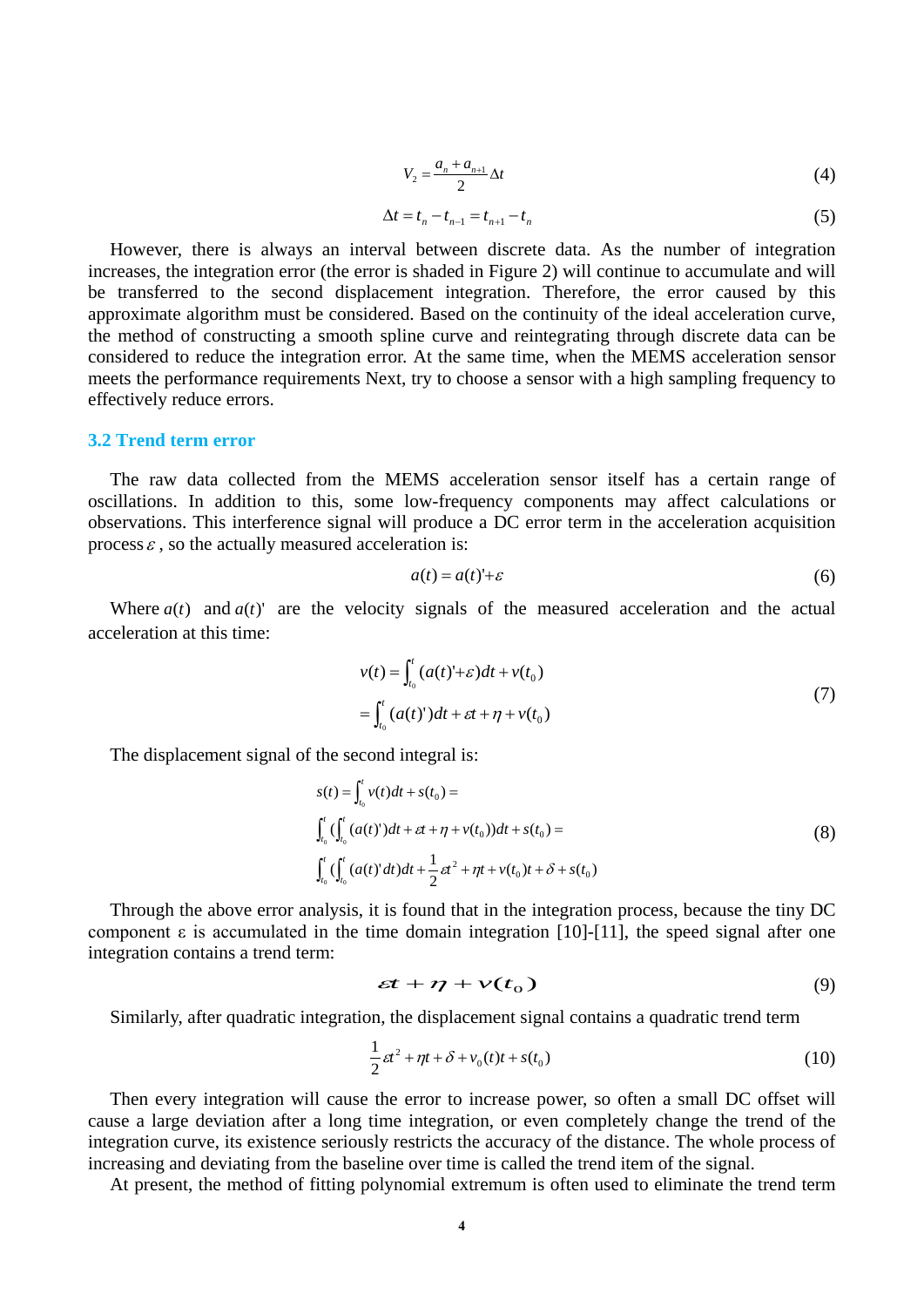generated in the integration process, so as to obtain more accurate velocity and displacement signals. The trend item directly affects the correctness of the integral, it should be removed to make the fixed distance system more accurate.

### **3.3 Random interference signal**

In the fixed-range system, the MEMS acceleration sensor is placed inside the fuze. During the launch process, it is affected by internal shocks, external battlefield noise, and the environment. Each data collected by the acceleration sensor may contain random noise and interference signals. Analyzing the collected acceleration signal, it can be seen that some of the signals are obviously isolated, and their amplitudes are high or low. This error is basically uncontrollable. Reducing random errors can effectively improve the distance accuracy of the system. Filtering is a common method to get the best measured value. Kalman filtering is usually used for signal processing for noise and random signals. It uses a recursive estimation algorithm to calculate the estimated value of the current state on the basis of the estimated value of the previous state and the measured value of the current state. It can be applied to both stationary random processes and non-stationary random processes. The difference from most filters is that the Kalman filter is a pure time-domain filter, which uses a time-domain design method. When used like a frequency domain filter, it is designed in the frequency domain and then converted to the time domain, which can process data in the time domain. Based on the above advantages of Kalman filtering, Kalman filtering can usually get better results for the signals measured by MEMS acceleration sensors [11]-[12].

#### **3.4 Sensor zero drift error**

Under ideal conditions, the output of the sensitive axis of the acceleration sensor should be 0 when the object is not moving. However, in actual applications, there are random deviations and fixed errors in acceleration. The original data must be preprocessed to obtain more accurate acceleration data before speed and the solution of distance. The zero offset error refers to the amplitude of the input signal being 0 but the measured value is not zero [14]-[16]. The zero offset error makes the integral initial value not 0, causing a large cumulative error. A relatively simple method is to use the arithmetic mean under the same state to subtract the ideal value to get the zero bias error:

$$
a_{error} = a_s - a_t \tag{11}
$$

Among them, an error represents the zero bias <sub>error</sub>, as represents the average value of multiple measured accelerations under the same state, and <sub>at</sub> represents the ideal acceleration value under the same state. Specific method: Under static conditions, at this time  $_{at}=0$ , the sensor is allowed to stand for a period of time and then the acceleration data is read out, and the average value as is obtained by multiple static test experiments. In actual applications, the acceleration data can be obtained by subtracting the zero offset error from the acceleration measurement value.

# **3.5 Analysis of other error sources**

There are certain errors in the components themselves. In the fixed distance system, the errors caused by the physical device structure principle and the limited manufacturing technology level cannot be eliminated by humans, so it is difficult to control and occupy a certain proportion in the entire error system. When selecting physical devices, try to choose components with high accuracy and reliability, and perform error comparison experiments when necessary. At the same time, the method of averaging multiple measurements can also reduce errors to a certain extent.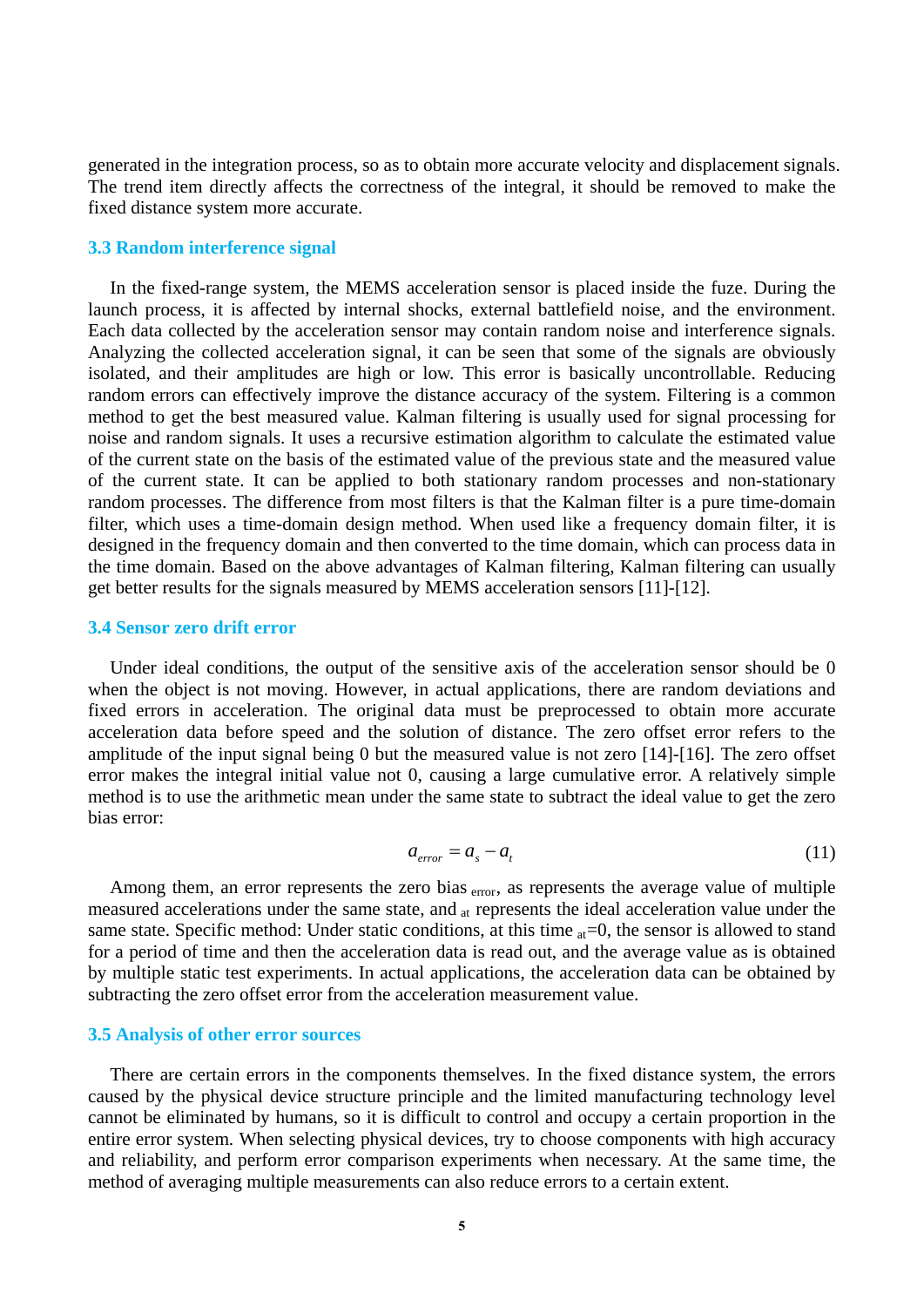The system uses the DSP chip to perform real-time integration calculation of acceleration. It is necessary to optimize the innovative calculation algorithm, increase the running rate of the program to perform real-time and efficient calculation, and reduce the error caused by the slow running rate caused by the lengthy programming.

The measurement deviation of the initial velocity of the muzzle will also bring a certain error to the system. In the experiment of a fixed distance of 1000 meters, the flight time of the projectile is about 6 seconds. If the initial velocity error is only 1m/s, then the system will cumulatively cause a distance error of about 6m. Optimizing the hardware detection circuit in the missile-borne velocity measurement experiment program and accurately controlling the distance between the impulse response points can improve the accuracy and effectiveness of the initial velocity measurement [17]-[18].

In the process of wireless setting, set the length of the transmitting coil reasonably (usually  $1-2$ times the length of the muzzle), increase the signal-to-noise ratio, that is, increase the driving power of the transmitting coil, and improve the coupling characteristics between the transmitting and receiving coils. ; Secondly, the method of reducing noise by opening a vent on the muzzle device can effectively avoid the problem of signal distortion in the wireless setting process [19]-[20]. In addition, errors caused by natural factors such as the launch environment and climate are all issues to be considered.

# **4. Error classification**

Through the above analysis, the errors can be divided into two categories: 1. System errors, including errors caused by the manufacturing accuracy of physical components such as MEMS sensors and control chips DSP used in the system, acceleration data algorithm processing, initial velocity measurement and wireless setting, etc. Error. 2. Random errors. Even under the same conditions, the same measured may have irregular changes. These changes are mainly random signals generated by external complex environments such as noise, heat, and magnetic fields. Unpredictable characteristics will lead to certain randomness. Error.

Through the above error analysis and summary, combined with the process of realizing the distance system, the general flow chart of the error processing of each link is shown as follows:



*Figure. 4 Signal processing process* 

# **5. Summary**

Achieving precision strikes is the eternal theme pursued by artillery systems. This article introduces the MEMS accelerometer distance system based on precise explosion point control technology, and analyzes and summarizes the factors affecting its distance accuracy in detail, and combines the current The research work gives some solutions to improve the accuracy of the